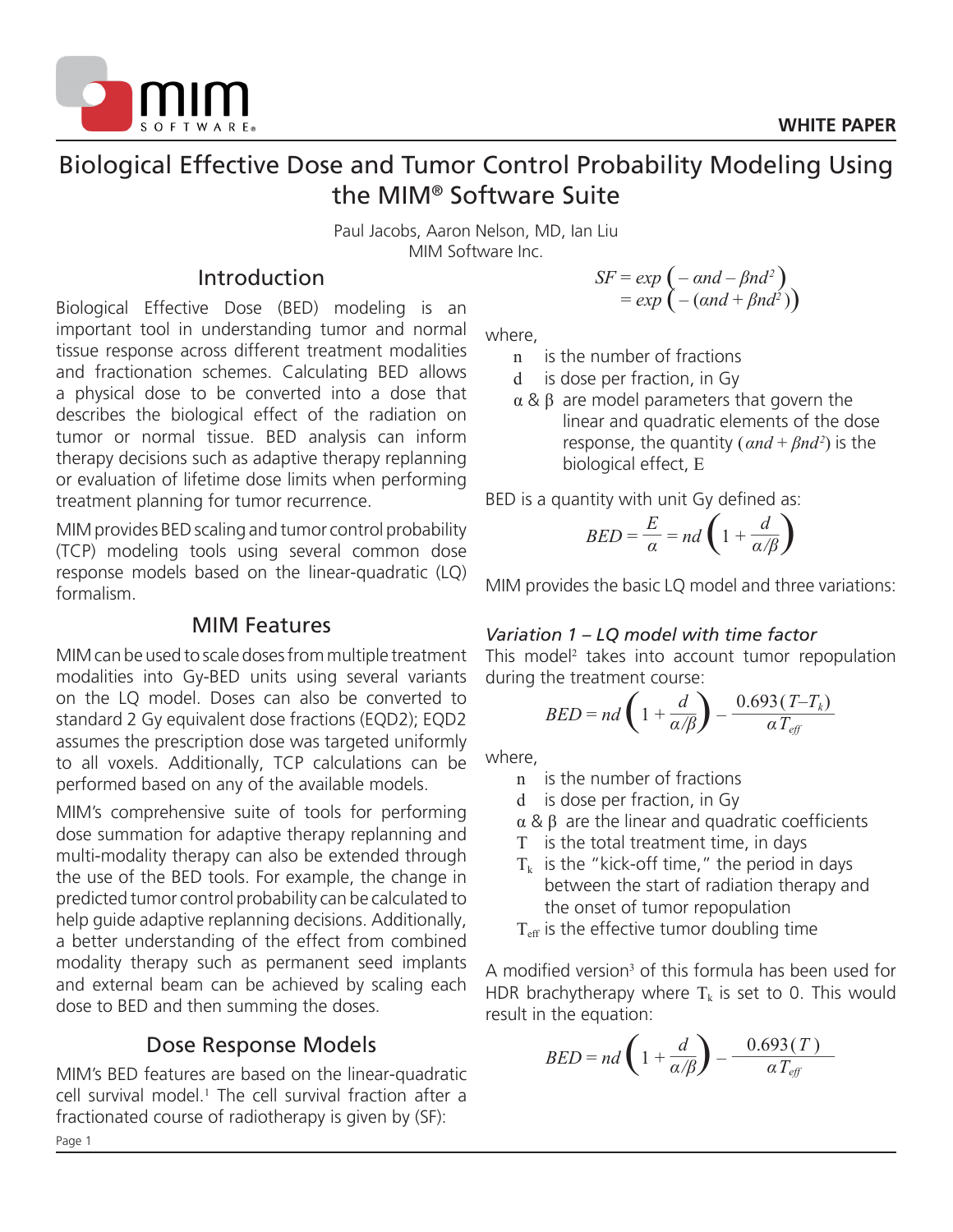

#### *Variation 2 – LQ-L model*

It has been observed that at high dose fractions, the survival curve exhibits linear-quadratic-linear behavior.<sup>4</sup> MIM follows the bipartite method<sup>5</sup> in which below a transition dose per fraction,  $d_t$ , LQ behavior is observed and above which a final linear portion to the survival curve is observable:

If  $d \leq d_i$ :

If  $d > d_i$ :

$$
BED = nd \left( 1 + \frac{d}{\alpha/\beta} \right)
$$

$$
BED = nd_t \left( 1 + \frac{d}{\alpha/\beta} \right) + n \frac{\gamma}{\alpha} (d - d_t)
$$

where,

- n is the number of fractions
- d is dose per fraction, in Gy
- α & β are the linear and quadratic coefficients for the initial LQ portion of the cell survival curve
- $\gamma$  is the linear coefficient for the final linear portion of the survival curve
- $d_t$  is the transition dose at which LQ-L behavior begins

If an estimate of the ratio  $\frac{\gamma}{\alpha}$  is unavailable, it can be estimated by using the tangent of the cell survival curve at the point  $d_t$ . If this approximation<sup>5</sup> is used:

$$
\frac{\gamma}{\alpha} = 1 + \left(\frac{2d_t}{\alpha/\beta}\right)
$$

#### *Variation 3 – LQ model for Low-Dose Rate Brachytherapy*

A model<sup>6</sup> specifically for permanent-seed brachytherapy applications is provided, as specified by:

$$
BED = D \left\{ 1 + 2(d_0 * \lambda)(\beta/\alpha) * \frac{\kappa}{\mu - \lambda} \right\} - \frac{0.693T}{\alpha T_P}
$$

with

$$
\kappa = \frac{1}{1-\varepsilon} \left\{ \left( \frac{1-\varepsilon^2}{2\lambda} \right) - \left[ \frac{1-\varepsilon \ast e^{\mu T \varepsilon f}}{\mu + \lambda} \right] \right\}
$$

and

$$
T_{\text{eff}} = \frac{1}{\lambda} \ln \Big( (1.44 \ast d_0) \ast (\alpha \ast T_p) \Big)
$$

#### where,

- D is the total dose in Gy
- $d_0$  is the initial dose rate in Gy/h
- $\lambda = 0.693 / t_{1/2}$ , where  $t_{1/2}$  is the half-life of the radioisotope
- $\mu = 0.693/t_{1/2(repair)}$ , where  $t_{1/2(repair)}$  is the cell repair constant

 α and β are the linear and quadratic coefficients,

 $T<sub>p</sub>$  is the potential tumor doubling time

T<sub>eff</sub> is the effective treatment time,  $\varepsilon = e^{-\lambda T_{\text{eff}}}$ 

## Tumor Control Probability

MIM uses a Poisson model compatible with any LQ formalism that models the cell survival fraction. Hence, MIM will calculate TCP predictions using any of the four models supported for BED. The formula<sup>7</sup> for TCP is given by:

$$
TCP = exp(-N * SF)
$$
  
= exp(-N \* exp(-E))  
= exp(-D<sub>c</sub> \* V \* exp(- $\alpha$  \* BED))

where,

- N is the number of tumor clonogens
- $D_c$  is the density of clonogens per cm<sup>3</sup>
- V is the volume of the tumor

Aggregate TCPs for tumor volumes are calculated by computing the product of the individual TCPs for each dose voxel within the tumor volume.

### Model Parameters

MIM provides a library with default parameter values for the supplied models that were derived from the literature.<sup>2,5,6</sup> New parameters can also be added by users to meet their specific needs.

### **Discussion**

The needs for treatment planning have extended past physical dose assessment alone and methods to incorporate information about the radiobiological effect of dose have taken on additional importance. MIM's suite of tools for BED and TCP calculations have addressed this need and provide the opportunity to more effectively incorporate radiobiology into the treatment planning and evaluation process.